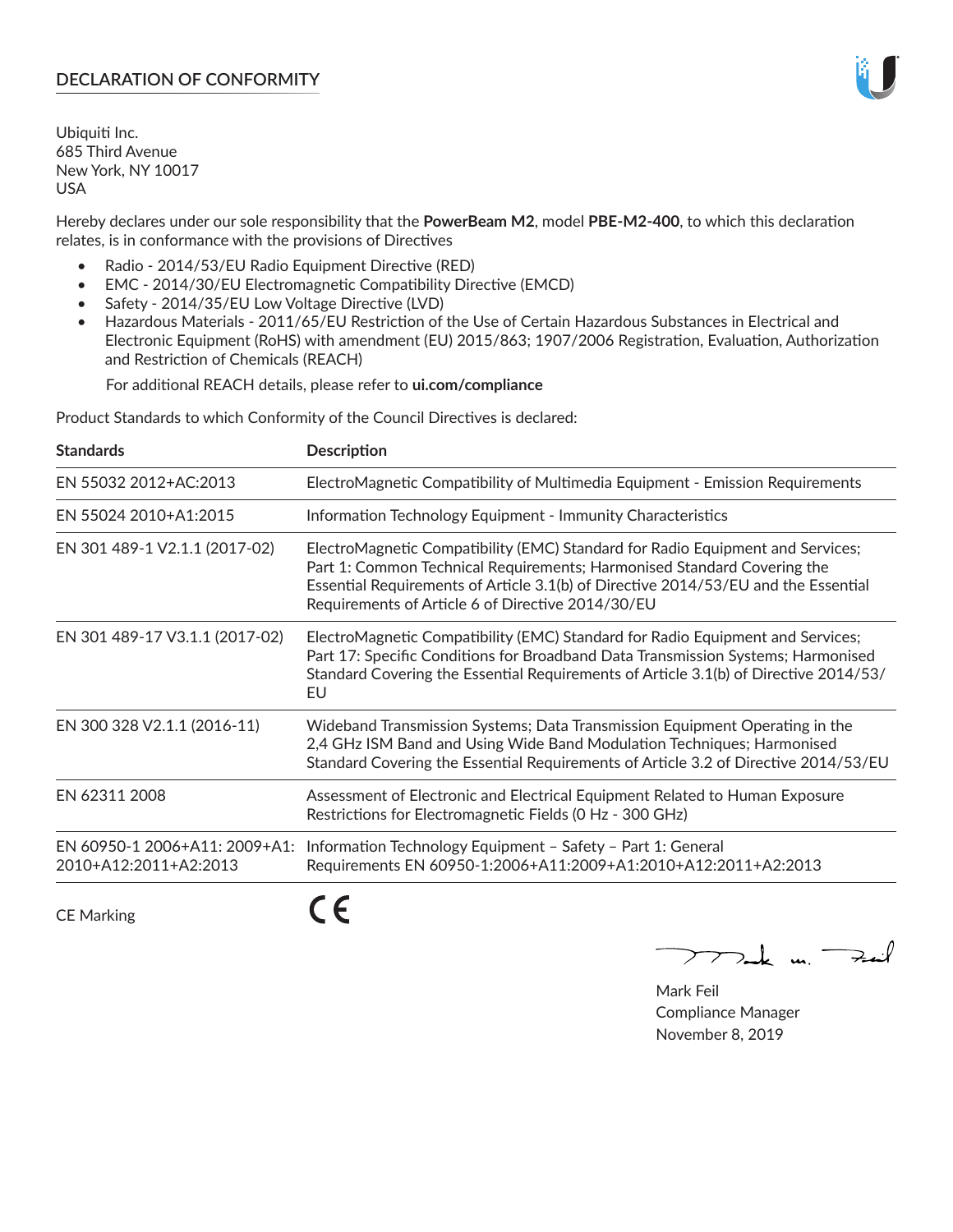# **DECLARATION OF CONFORMITY**



# **български** [Bulgarian]

С настоящото Ubiquiti декларира, че това устройство PBE-M2-400 е в съответствие със съществените изисквания и други приложими разпоредби на Директиви 2014/53/EC, 2014/30/ЕС, 2014/35/ЕС.

## **Hrvatski** [Croatian]

Ubiquiti ovim putem izjavljuje da je ovaj uređaj PBE-M2-400 sukladan osnovnim zahtjevima i ostalim bitnim odredbama Direktiva 2014/53/EU, 2014/30/EU, 2014/35/EU.

# **Čeština** [Czech]

Ubiquiti tímto prohlašuje, že toto PBE-M2-400 zařízení, je ve shodě se základními požadavky a dalšími příslušnými ustanoveními směrnic 2014/53/EU, 2014/30/EU, 2014/35/EU.

# **Dansk** [Danish]

Hermed, Ubiquiti, erklærer at denne PBE-M2-400 enhed, er i overensstemmelse med de væsentlige krav og øvrige relevante krav i direktiver 2014/53/EU, 2014/30/EU, 2014/35/EU.

# **Nederlands** [Dutch]

Hierbij verklaart Ubiquiti, dat deze PBE-M2-400 apparaat, in overeenstemming is met de essentiële eisen en de andere relevante bepalingen van richtlijnen 2014/53/EU, 2014/30/EU, 2014/35/EU.

## **English**

Hereby, Ubiquiti, declares that this PBE-M2-400 device, is in compliance with the essential requirements and other relevant provisions of Directives 2014/53/EU, 2014/30/EU, 2014/35/EU.

## **Eesti keel** [Estonian]

Käesolevaga Ubiquiti kinnitab, et antud PBE-M2-400 seade, on vastavus olulistele nõuetele ja teistele asjakohastele sätetele direktiivide 2014/53/EL, 2014/30/EL, 2014/35/EL.

## **Suomi** [Finnish]

Täten Ubiquiti vakuuttaa, että tämä PBE-M2-400 laite, on yhdenmukainen olennaisten vaatimusten ja muiden sitä koskevien direktiivien 2014/53/EU, 2014/30/EU, 2014/35/EU.

## **Français** [French]

Par la présente Ubiquiti déclare que l'appareil PBE-M2-400, est conforme aux exigences essentielles et aux autres dispositions pertinentes des directives 2014/53/UE, 2014/30/UE, 2014/35/UE.

## **Deutsch** [German]

Hiermit erklärt Ubiquiti, dass sich dieses PBE-M2-400 Gerät, in Übereinstimmung mit den grundlegenden Anforderungen und den anderen relevanten Vorschriften der Richtlinien 2014/53/EU, 2014/30/EU, 2014/35/EU befindet.

## **Ελληνικά** [Greek]

Δια του παρόντος, Ubiquiti, δηλώνει ότι αυτή η συσκευή PBE-M2-400, είναι σε συμμόρφωση με τις βασικές απαιτήσεις και τις λοιπές σχετικές διατάξεις των οδηγιών 2014/53/EE, 2014/30/EE, 2014/35/EE.

## **Magyar** [Hungarian]

Ezennel Ubiquiti kijelenti, hogy ez a PBE-M2-400 készülék megfelel az alapvető követelményeknek és más vonatkozó 2014/53/EU, 2014/30/EU, 2014/35/EU irányelvek rendelkezéseit.

## **Íslenska** [Icelandic]

Hér, Ubiquiti, því yfir að þetta PBE-M2-400 tæki er í samræmi við grunnkröfur og önnur viðeigandi ákvæði tilskipana 2014/53/ESB, 2014/30/ESB, 2014/35/ESB.

## **Italiano** [Italian]

Con la presente, Ubiquiti, dichiara che questo dispositivo PBE-M2-400, è conforme ai requisiti essenziali ed alle altre disposizioni pertinenti delle direttive 2014/53/UE, 2014/30/UE, 2014/35/UE.